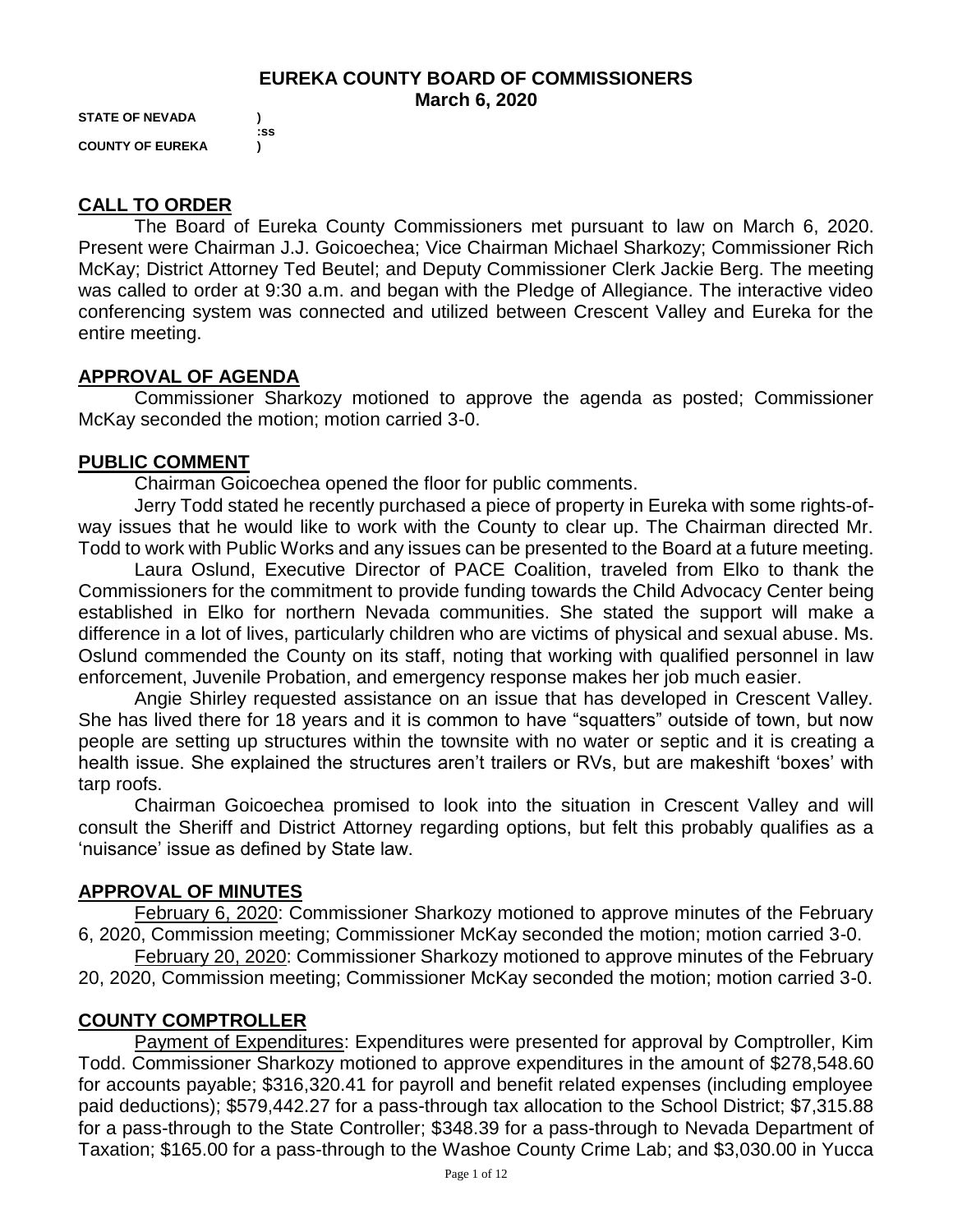Mountain expenses, for a grand total of \$1,185,170.55. Commissioner McKay seconded the motion. Motion carried 3-0.

Fund Balance Report: The Board reviewed a report on all current fund balances.

### **COMMISSIONERS**

Public Works Director Job Description: An updated job description for Public Works Director was circulated to the Board for comments, which were incorporated into the final draft.

Commissioner Sharkozy motioned to approve the updated job description for Public Works Director; Commissioner McKay seconded the motion; motion carried 3-0.

Hiring Freeze Waiver: Chairman Goicoechea reminded everyone that Ron Damele plans to retire in the next fiscal year and it is important to hire a replacement that can shadow Mr. Damele for an extended period due to all of the institutional knowledge that needs to be shared.

Commissioner Sharkozy motioned to waive the hiring freeze and authorize hiring a Public Works Director (an at-will position), and to begin advertising on March 9<sup>th</sup> with an initial internal job posting; Commissioner McKay seconded the motion; motion carried 3-0.

An Interview Panel will be established, and Chairman Goicoechea stated interest in participating on the Panel if his fellow Commissioners don't object. The Panel will recommend a candidate or candidates, who will come before the full Board of Commissioners for final selection.

Investigator: The County received a complaint from an employee of alleged harassment and discrimination. Chairman Goicoechea contacted Nevada POOL/PACT, who assigned outside counsel. The attorney recommended that the County engage an investigator. Since then, a second allegation of harassment and discrimination has been lodged, and both complaints need to be investigated. The Chairman obtained a quote from a firm to investigate the complaints at a fee of \$250.00 an hour plus travel expenses.

Commissioner McKay motioned to approve engaging the investigator and outside counsel to conduct investigations of alleged harassment and discrimination; Commissioner Sharkozy seconded the motion; motion carried 3-0.

*"The Path Forward"*: Chairman Goicoechea participated in a conference call on March 5th with stakeholders who signed on to *"The Path Forward for Management of BLM's Wild Horses & Burros."* During the call, the Chairman stressed the urgency for the BLM to get its spending plan before Congress so that funds can be released and put to use in the current federal fiscal year, since funds won't be released for 60 days after receipt of the report. Federal legislators are being asked to sign a letter asking leadership at the Department of the Interior to expedite the report.

Jake Tibbitts added that the National Association of Conservation Districts included support for funding *"The Path Forward"* in one of its Issue Papers that will be presented to Congress during NACD's annual spring fly-in to Washington DC.

On a related issue, Chairman Goicoechea reported that progress is being made in moving the Diamond Complex higher up on the national priority list for BLM wild horse gathers. The District Manager at the Battle Mountain BLM office has committed to the Chairman that he will work with other BLM Districts to help move things along.

Sagebrush Ecosystem Program: A Sagebrush Ecosystem Council meeting is scheduled later in the month to discuss the BLM's Supplemental EISs. The Chairman thanked Mr. Tibbitts for facilitating the Adaptive Management Plan meetings for the North Central and South Central Areas, noting that some good reports came out of those meetings.

The Chairman reported that a mining entity in Winnemucca is looking into buying credits from a ranch under the Conservation Credit System, which is part of the Nevada Greater Sage-Grouse Conservation Plan.

*Plain Talk* Newsletter: Editor Abby Johnson was in attendance to discuss content and schedule for the next edition of the *Plain Talk* newsletter, scheduled to be published in late April. Ms. Johnson is gathering information for the newsletter on the following items: the multi-year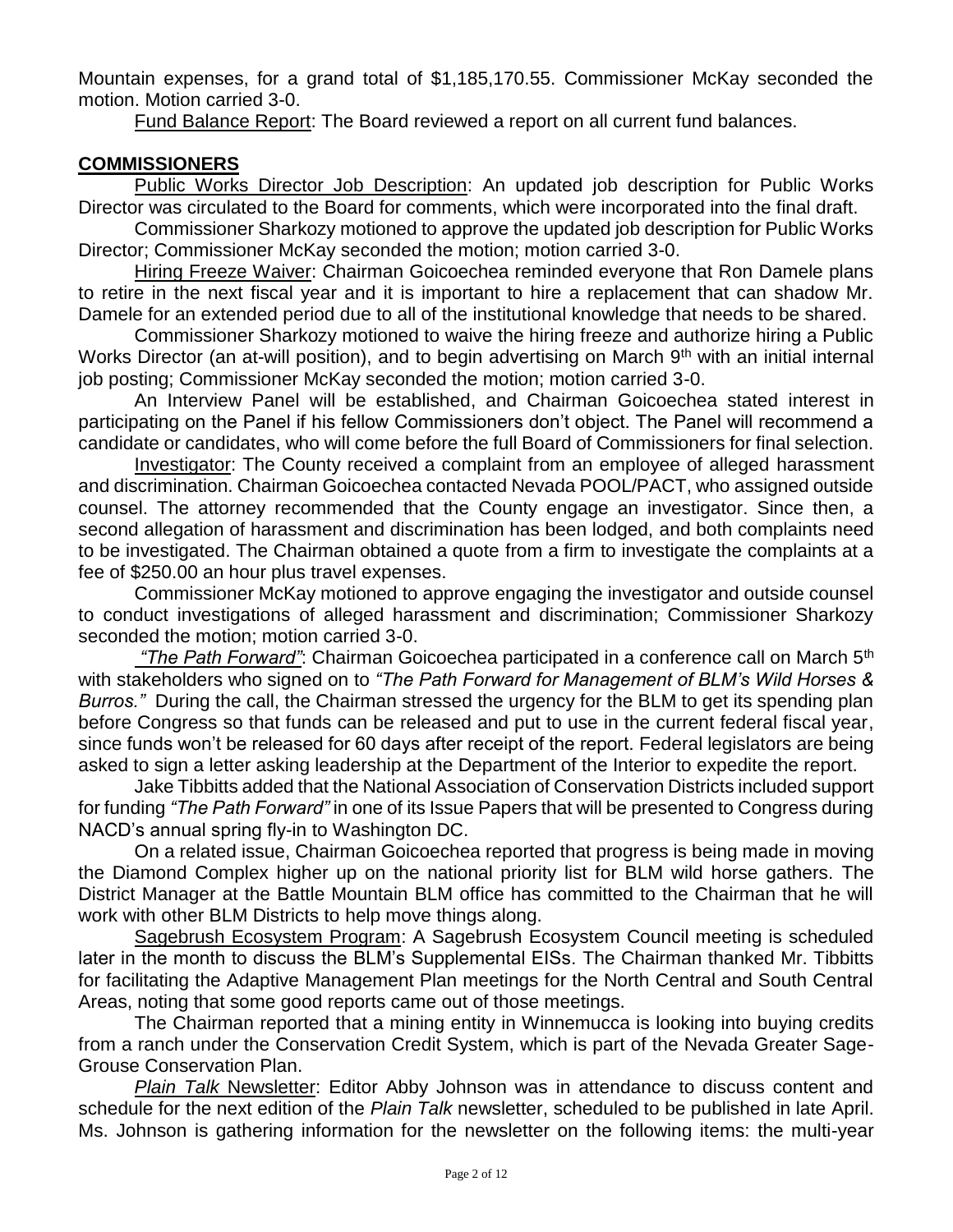County-wide infrastructure project; air ambulance services, the 2020 Election, new pharmacy in Eureka; Free Dump Days, Firewise Days, and on-call weekend coverage at the Eureka Clinic.

Chairman Goicoechea suggested an update on the Eureka Canyon Subdivision, to let potential purchasers know that the County is working to buy transformers from Mt. Wheeler Power to equalize costs associated with purchasing a lot. He would also like to inform the public that the Downwinders Compensation Act will sunset in 2022. The EMS Director may be interested in including a small item to recruit EMTs or persons interested in being trained as an EMT.

Commissioner McKay informed that the Recreation Board is hiring a contractor to promote tourism and to plan events in Eureka. The successful candidate should be selected before the newsletter is published, so this would be another item of interest to the public.

### **YUCCA MOUNTAIN**

Yucca Mountain Project: Abby Johnson, Nuclear Waste Advisor, provided an update on developments with the Yucca Mountain Project. She relayed that on February 6<sup>th</sup>, President Trump tweeted, *"Nevada, I hear you on Yucca Mountain and my Administration will RESPECT you! Congress and previous Administrations have long failed to find lasting solutions – my Administration is committed to exploring innovative approaches – and I'm confident we can get it done!"*

Ms. Johnson noted that requests for funding in the proposed budget were eliminated, which would have allowed the Department of Energy and the Nuclear Regulatory Commission to continue pursuing licensing for the repository. There is a proposal to allocate \$27.5 million in Fiscal Year 2021 for research and development and to examine innovative approaches, which will likely include interim storage of the spent nuclear fuel. Pressure for a viable storage option continues to build with no solution in sight.

Subcontract: The contract with Ms. Johnson authorizes her to subcontract with Board approval. She requested to continue subcontracting with Richard Moore, PE. Mr. Moore provides expertise on transportation issues related to Yucca Mountain. This is important since one of the preferred routes is the Carlin rail corridor, which passes through northern Eureka County.

Commissioner McKay motioned to authorize Abby Johnson to subcontract with Richard Moore, PE, to provide Yucca Mountain related transportation advisor services in 2020, for a time and materials contract not to exceed \$14,000.00. Commissioner Sharkozy seconded the motion. Motion carried 3-0.

# **IT / NETWORK**

AT&T Agreement: IT Director Misty Rowley recommended that the Board renew the AT&T High Volume Calling Service Agreement with AT&T for two years. Based on the County's call volume, she recommended the tier with an annual cost of \$2,400.00, which provides a reduced per minute usage rate of \$0.0547 (usage rate is \$0.99 per minute without the agreement).

Commissioner McKay motioned to approve a two-year renewal of the High Volume Calling Service Agreement with AT&T for reduced long distance rates, at an annual cost of \$2,400.00; Commissioner Sharkozy seconded the motion; motion carried 3-0.

Crescent Valley Internet Upgrades: Ms. Rowley presented a quote from Quest for network upgrades in Crescent Valley as part of the project to build infrastructure that will enable migration from Express Internet's equipment.

Commissioner McKay motioned to approve the quote from Quest for managed switches in Crescent Valley, for an amount not to exceed \$6,000.00, utilizing monies budgeted for fiber optic and network upgrades in the Capital Projects Fund. Commissioner Sharkozy seconded the motion. Motion carried 3-0.

### **OLCESE WASTE SERVICES**

Update on Waste Services: Rick Lake, Operations Manager for Olcese, gave an update on residential and commercial waste services in Eureka County over the last quarter. In October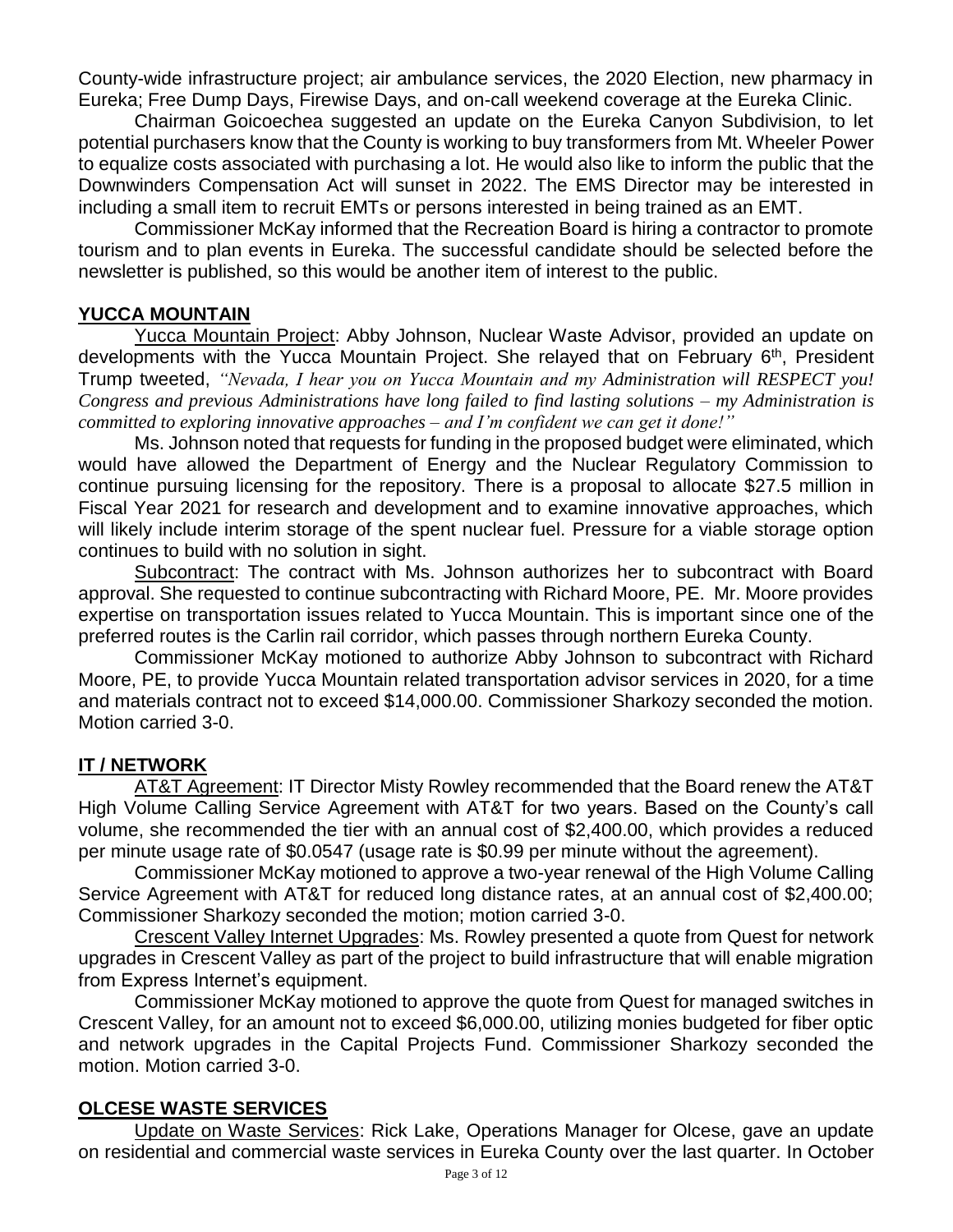there were seven new residential customers, one new commercial customer, and four residential cancellations. In November there were three new residential customers, one new commercial customer, and four residential cancellations. In December there were two new residential customers and one residential cancellation. In January there were five new residential customers, four residential cancellations, and one commercial cancellation. Cancellation reasons vary – some don't like the cost of the service, others don't like moving the cart to the road, and some complain they aren't receiving bills.

Mr. Lake stated that Olcese is happy and proud to be serving Eureka County and he hopes the customer base will increase to lessen dependency on the County subsidy.

Commissioner McKay relayed that he has heard mostly positive feedback about how professional the service is, and pickups are done on time, with the primary negative comment being the high cost for commercial services.

### **SENIOR CENTERS**

Update Report: Senior Centers Program Director, Millie Oram, reported on activities at the Eureka Senior Center and Fannie Komp Senior Center. In February, Eureka served 623 meals and Crescent Valley served 595 meals. A total of \$7,728.00 was deposited for the month.

Transportation Grant: Commissioner Sharkozy motioned to ratify the grant application to Nevada Aging & Disability Services Division for Transportation Services Grant #07-000-10-BC-20 in the amount of \$22,500.00, with a pending County match of \$3,375.00 (final amount to be determined in July). Commissioner McKay seconded the motion. Motion carried 3-0.

Positive Comments: Commissioner McKay shared that he met with a group of seniors and they were very appreciative of Ms. Oram and her staff, saying they go above and beyond in helping the seniors, especially when there are health issues, and in meeting the needs of those living in senior housing.

### **UNIVERSITY OF NEVADA COOPERATIVE EXTENSION**

Lambing Structure: Extension Educator Gary McCuin obtained a quote for a lambing building – a frame structure covered with a commercial grade fabric. The quote includes extra rafter supports and vent kits. The quote amount is \$20,731.00, but additional lumber will be purchased locally to complete the structure. Mr. McCuin explained that the University is very close to finalizing negotiations on property in Diamond Valley for the Experiment Station site, and this is the planned location for the lambing barn.

Commissioner Sharkozy motioned to authorize Cooperative Extension to purchase a structure (30x140120 GSpan GothPrem HTUN) and add-on kits from GrowSpan, with additional lumber supplies purchased as needed for construction, for an amount not to exceed \$25,000.00, to be paid with capital outlay funds in the Agricultural Extension budget. Commissioner McKay seconded the motion. Motion carried 3-0.

# **EUREKA SENTINEL**

News & Information: KayLynn Roberts McMurray, *Ely Times/Eureka Sentinel*, was invited to meet with the Commissioners regarding publishing items in the *Eureka Sentinel*. The Board is interested in publishing press releases, public service announcements, and other Eureka County news as a means to provide pertinent information to the public on a timely basis and to provide additional transparency related to actions taken by local government officials. Chairman Goicoechea relayed that he has heard comments that the public misses seeing a report on the Commissioner meetings in the newspaper.

Ms. Roberts McMurray said there is a lot of interest in publishing more news about Eureka and being more engaged with this community. She would like to see the newspaper grow and increase the number of subscribers. She is happy to report on the County Commission meetings and asked that she be sent recordings and/or transcripts of the meetings.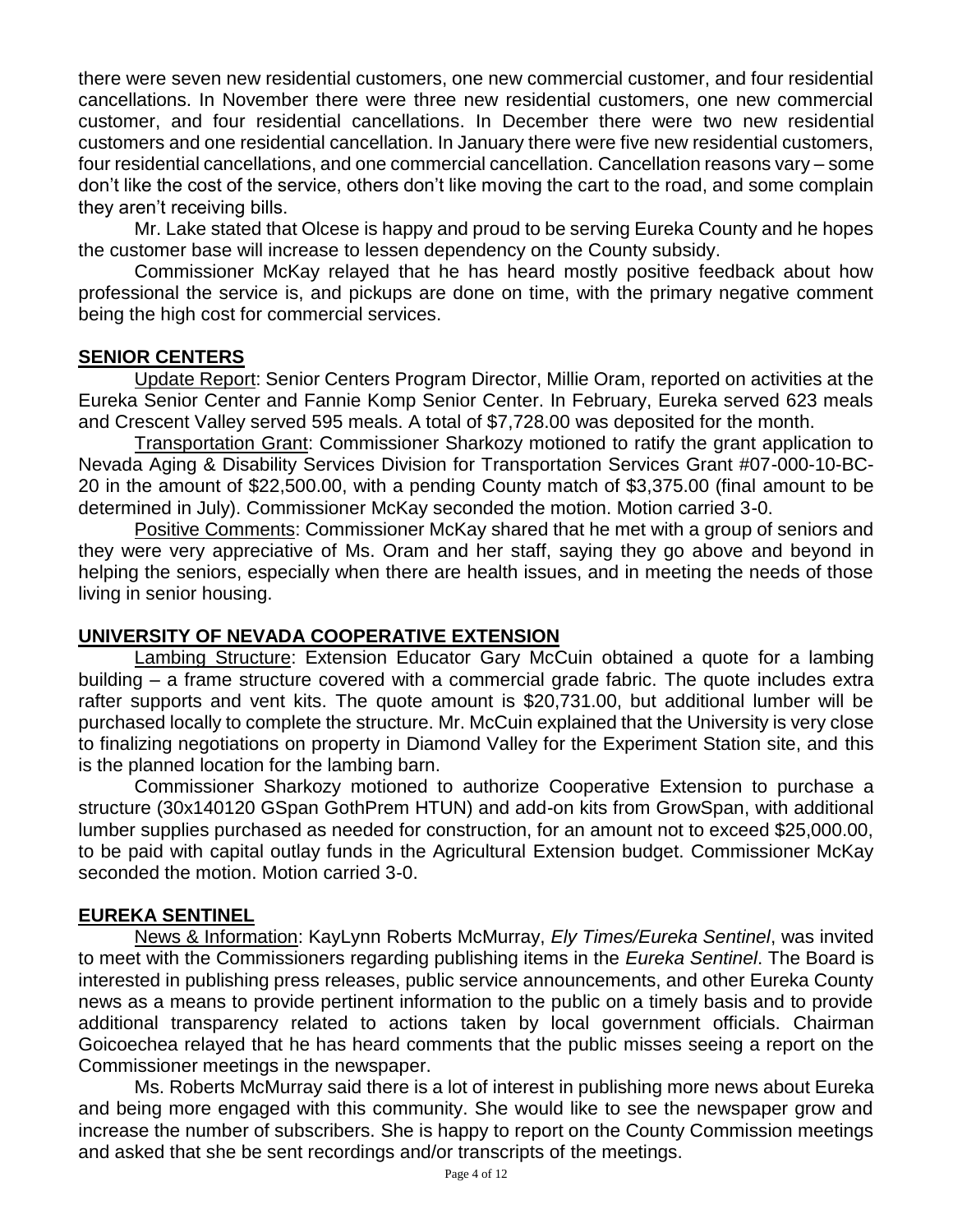### **PRAY & COMPANY**

Proposed Human Resources Assessment: Dana Pray and Rhonda Zuraff, Principals of Pray & Company (based in Elko), were in attendance to communicate a proposal to conduct a Human Resources assessment to help identify the appropriate level of Human Resource services needed by Eureka County. Ms. Pray and Ms. Zuraff both have approximately 20 years of Human Resource experience, primarily in Nevada. The firm specializes in Human Resources, talent search, organizational effectiveness, and public relations work.

The assessment will involve discussion with employees, random review of employee files, review of the Personnel Policy (including performance management and discipline process), review of the hiring process, review of compensation and benefits, and completion of a report on assessment findings. The team felt they could complete the assessment in about two weeks, with results by the end of April or early May. The report will include a recommendation on whether the County should hire a Human Resources Analyst, outsource the services, or consider another option.

Chairman Goicoechea explained that the County decided to explore this because reliance on the Comptroller, District Attorney, and the Commissioners to perform Human Resource duties has become burdensome for these officials. He advised that Pray & Company should communicate with Nevada POOL/PACT during the assessment process because Human Resource requirements for a local government entity differ substantially from the private sector.

Commissioner Sharkozy motioned to approve the proposal from Pray & Company to complete an assessment of Eureka County's Human Resources needs, for an amount not to exceed \$9,600.00, with the assessment results/report due the first week in May, and to work with Comptroller Kim Todd and Commissioner Rich McKay as points of contact for the County. Commissioner McKay seconded the motion. Motion carried 3-0.

#### **PERDIZ SPORT SHOOTING**

Donation Request: Jerry White appeared before the Board to request funds to repair the club house at the Shooting Range, at an estimated cost of \$30,000.00. Repairs will include installation of a metal roof and metal siding to remediate damage and prevent further water damage.

The Board discussed granting half of the funds in the current fiscal year and the remainder in the next fiscal year. This would allow Mr. White to purchase \$15,000.00 worth of materials this fiscal year and repairs can be completed next fiscal year.

If approved, the Comptroller explained to Mr. White that receipts must be provided for all expenditures and monies granted for the current fiscal year must be expended (and materials received) prior to June 30<sup>th</sup>.

Commissioner Sharkozy motioned to grant a total of \$30,000.00 to Perdiz Sport Shooting, spread over two fiscal years with \$15,000.00 paid in Fiscal Year 2020 and \$15,000.00 paid in Fiscal Year 2021, to be paid from miscellaneous grants in the Commissioners' budget, with any unused funds reimbursed to the County. Commissioner McKay seconded the motion. Motion carried 3-0.

#### **SHERIFF**

Red Flag Lawsuit: Sheriff Watts, representing Eureka County, was authorized to join as Plaintiff with other Nevada Sheriffs to challenge the State of Nevada and Governor Sisolak regarding passage of AB291, the Nevada "Red Flag Law."

The group has decided to engage Parsons, Behle & Latimer for legal representation and the firm has agreed to represent them for a not to exceed amount of \$20,000.00. There are currently three Sheriffs involved (with more looking at joining), but Sheriff Watts asked that the Board approve a sufficient amount should one or more Plaintiffs opt out.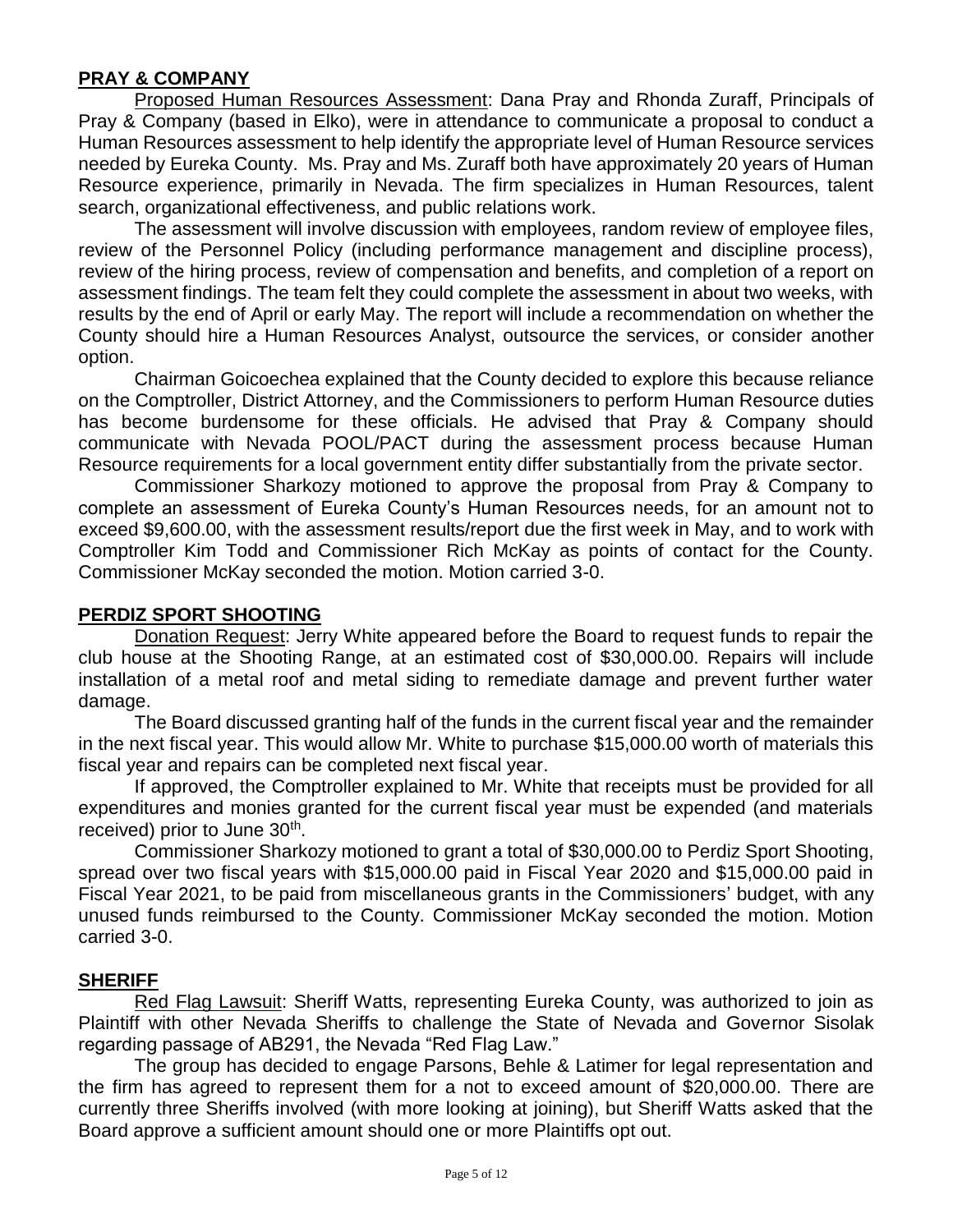Commissioner McKay motioned to sign an engagement letter with Parsons, Behle & Latimer for representation in the Red Flag Lawsuit, for a not to exceed amount of \$10,000.00, to be paid from miscellaneous legal fees in the Commissioners' budget. Commissioner Sharkozy seconded the motion. Motion carried 3-0.

### **CLERK RECORDER**

Out-of-State Travel: Clerk Recorder Lisa Hoehne requested authorization for one of her Deputies to travel to Sacramento for training offered by Election Center, which covers a variety of election related topics.

Chairman Goicoechea asked what election training is available through the Nevada Secretary of State. Ms. Hoehne replied that she has participated in a two-day training sponsored by the Secretary of State and a Clerks' meeting that was also attended by Secretary of State staff, but she isn't aware of any upcoming training.

Commissioner McKay motioned to approve out-of-state travel for a Deputy Clerk Recorder to attend election training in Sacramento, California, March 23<sup>rd</sup>-27<sup>th</sup>; Commissioner Sharkozy seconded the motion; motion carried 3-0.

Change in Polling Place: Ms. Hoehne announced that, due to same day voter registration, the new polling location for Eureka will be the Commission Chambers rather than the Opera House.

# **JUSTICE COURT**

Portable JAVS: Justice Court has been needing to replace the audio/video system in Crescent Valley and recently found a portable system that will meet the needs at a substantial savings over a permanently installed system.

Commissioner Sharkozy motioned to approve a quote from Justice AV Solutions, Inc., for a portable JAVS system (Notewise Audio Plus Nimble Four-Channel Bundle), for an amount not to exceed \$4,000.00, to be paid with capital outlay funds budgeted in the Justice Court AA Fund. Commissioner McKay seconded the motion. Motion carried 3-0.

### **COUNTY FACILITIES**

Activities/Events at County Facilities: Joyce Jeppesen, Assistant Public Works Director-Administration, reported on activities at County managed facilities.

Eureka Opera House: In January, the Opera House had 35 walk-in visitors and 230 attendees at various events. Upcoming events include the Dance Recital on March 12<sup>th</sup>, Doug Figgs & The Cowboy Way on March  $14<sup>th</sup>$ , and St. Patrick's Day Bingo on March  $17<sup>th</sup>$ . Patty Peek announced her retirement effective June 2<sup>nd</sup> after 25 years of service with Eureka County.

Sentinel Museum: The Museum had 90 visitors in January. On February 20<sup>th</sup>, a group of 4<sup>th</sup> graders toured the Museum. Ree Taylor is working on a project to provide historic information to the Basque Museum in Boise, Idaho.

Eureka Swimming Pool: There were 277 swimmers at the Pool in January. Lifeguard training has begun with two adults and six high school students. Two Lifeguards completed Water Safety Instructor training and are now certified as swimming lesson instructors.

Eureka Canyon Subdivision: Another lot has sold at the Eureka Canyon Subdivision, for a total of 11 sold to-date and 58 remaining.

Eureka Airport: Fuel sales are down a bit at the Airport, which is typical this time of year. In January, 119 gallons of Avgas and 116 gallons of Jet A fuel were sold.

Eureka Landfill: There were 390 customers at the Eureka Landfill in January, with 112 tons of municipal waste and 199 tons of construction and demolition debris processed.

Pool Lockers: Ms. Jeppesen explained that locker replacement at the Swimming Pool was planned for the following fiscal year, but an opportunity came up to purchase the polymer lockers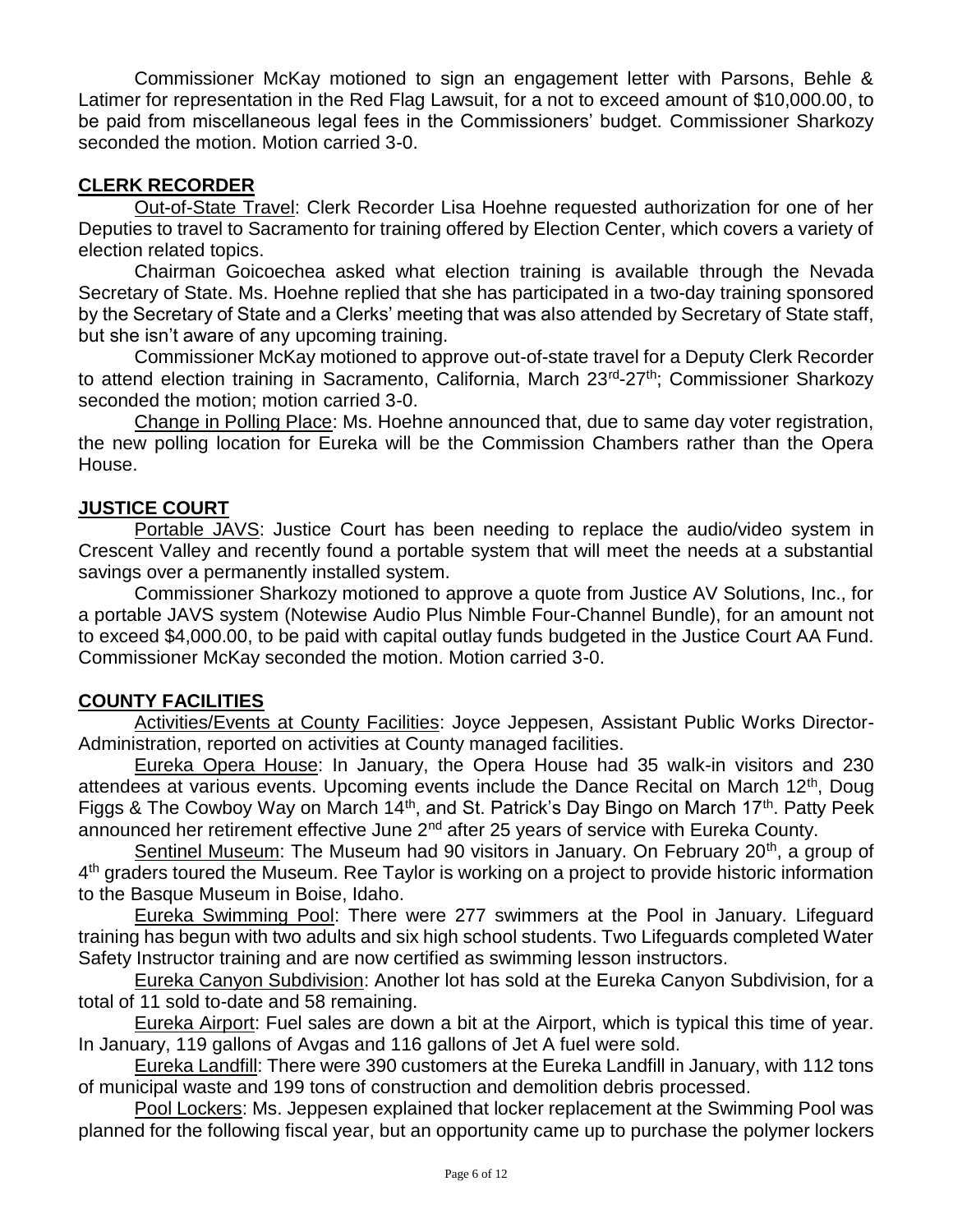at a greatly reduced rate. These will hold up much better in the humid environment that the current metal lockers that have been there for years.

Commissioner McKay motioned to approve a quote from Inland Supply Company to replace lockers at the Eureka Swimming Pool for an amount not to exceed \$7,061.00, utilizing capital outlay funds budgeted in the Capital Projects Fund. Commissioner Sharkozy seconded the motion. Motion carried 3-0.

Credit Card Terminal – Airport: The current credit card terminal at the Eureka Airport has surpassed its warranty date, and can no longer be repaired. The new terminal will connect via Verizon internet and will be more reliable than the current system.

Commissioner Sharkozy motioned to approve a quote from QTPod to replace the outdoor self-service credit card terminal at the Eureka Airport for an amount not to exceed \$13,695.00, utilizing capital outlay funds budgeted in the Capital Projects Fund. Commissioner McKay seconded the motion. Motion carried 3-0.

#### **ROAD DEPARTMENT**

Report on Activities: Raymond Hodson, Assistant Public Works Director, reported on Road Department activities. Crews on both the north and south ends have been working on the JD Ranch Road graveling project. They finished work on the Grass Valley side and have moved to the Horse Canyon side with about two more miles to go. The JD Ranch Road needs some additional culverts and Cortez Mine has offered to supply the pipe. Crews spent several days repairing cattle guards. One operator spent about half a day working on the Airport in Crescent Valley. The Utility Worker I position in Crescent Valley was filled and Mr. Hodson welcomed Christina Tucker.

#### **PUBLIC WORKS**

Public Works Update: Public Works Director, Ron Damele, reported on Public Works projects and activities.

Utilities & Facilities: All utility systems are in good working order. Mr. Damele continues working with contractor, Abby Johnson, to update the Eureka County Water Conservation Plan. The amended Sanitary Class II Landfill Permit has been submitted to the State. The utility crew continues to remediate the water issues at the lower ball field in Eureka.

Large Infrastructure Project: Time was spent reviewing the multi-year County-wide infrastructure (roads and utilities) project and plans are 30% complete. Lumos & Associates will visit in early spring to give a status update on project plans.

SkyFiber Lease: The lease with SkyFiber for space on the Crescent Valley communication tower was extended for another 60 days and will terminate on May 20<sup>th</sup>.

Kobeh Valley Test Well: Specifications for the pumping test on the Kobeh Valley Test Well will be sent to contractors the following week. The test will begin in late May and must be completed by June 13<sup>th</sup>.

Mainline Extension in Devil's Gate GID: The BLM is completing review of the right-of-way application for the Devil's Gate GID mainline extension and is expected to grant approval. Day Engineering has started working on official plans for submission to the State.

Radio Repeater Upgrades: A meeting is scheduled on March  $9<sup>th</sup>$  to review the next phase of radio repeater upgrades. This will involve reconfiguring the mountaintop equipment to digital (with two remaining analog for the mixed mode radios).

Fire Training: Red Card wildland firefighter refresher trainings are scheduled in Eureka on March 24<sup>th</sup> & 25<sup>th</sup> and in Crescent Valley on April 14<sup>th</sup>. The pre-season fire meeting with the BLM is scheduled April 21<sup>st</sup> at the Administrative Facility. Eureka Fire Chief Danny Brown has secured the burn trailer from West Wendover and training will be done on April 21<sup>st</sup> & 22<sup>nd</sup> for all departments.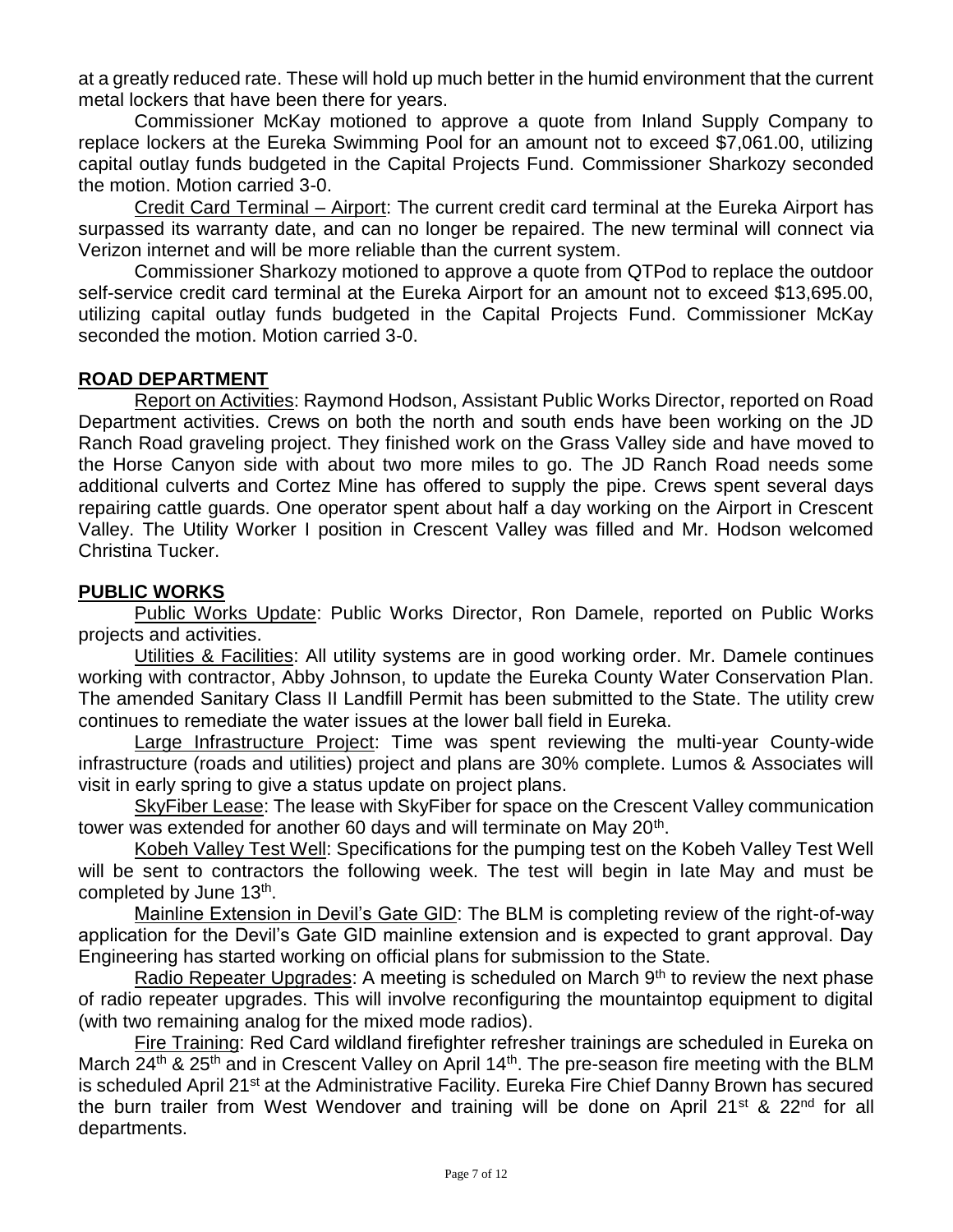Residential Water Service Applications: Commissioner Sharkozy motioned to approve a 3/4-inch residential water service for APN 002-016-31 in Crescent Valley, conditional upon written approval from the owner for meter installation. Commissioner McKay seconded the motion. Motion carried 3-0.

Commissioner Sharkozy motioned to approve a 3/4-inch residential water service for APN 002-054-02, Lots 17 & 18, in Crescent Valley, conditional upon written approval from the owner for meter installation. Commissioner McKay seconded the motion. Motion carried 3-0.

Commissioner Sharkozy motioned to approve a 3/4-inch residential water service for APN 002-052-32 in Crescent Valley. Commissioner McKay seconded the motion. Motion carried 3-0.

Hiring Freeze Waiver – Casual Worker I: Mr. Damele requested authorization to fill a Casual Worker I position, to be utilized as needed for all departments under Public Works.

Commissioner Sharkozy motioned to waive the hiring freeze and authorize Public Works to hire a Casual Worker I; Commissioner McKay seconded the motion; motion carried 3-0.

# **CRESCENT VALLEY TOWN ADVISORY BOARD**

Christmas Event Funds: Nona Kellerman, Chair of the CVTAB, requested \$72.38 from the North End Activities Fund as reimbursement for expenses related to the Christmas events in Crescent Valley. Ms. Kellerman explained that she received \$1,000.00 in December from the North End Activities Fund for the events, but also garnered donations from Nevada Gold Mines (Cortez) and several local businesses. Some of the donations were deposited directly into the County's account, offsetting a portion of the \$1,000.00. This resulted in a net cost to the County of \$322.38 (including the requested \$72.38).

Chairman Goicoechea asked that Ms. Kellerman provide all receipts and accounting to the Comptroller's office, and the requested reimbursement can be approved conditionally pending this documentation.

Commissioner McKay motioned to issue a check to Nona Kellerman from the North End Activities Fund, in the amount of \$72.38, pending receipt of an accounting of funds for the Christmas events. Commissioner Sharkozy seconded the motion. Motion carried 3-0.

### **ELKO-LANDER-EUREKA COUNTY LIBRARY SYSTEM**

FY 2020-2021 Library Contract: Library staff from Elko appeared at an earlier meeting to discuss E-Rate options to improve internet access for the branch libraries and to explain minor changes in the Library Contract for the upcoming fiscal year.

Commissioner Sharkozy motioned to approve the Fiscal Year 2020-2021 Library Contract with Elko-Lander-Eureka County Library system in the amount of \$106,111.00; Commissioner McKay seconded the motion; motion carried 3-0.

### **NEVADA DIVISION OF WATER RESOURCES**

Amended Assessments: On February 4<sup>th</sup>, the Board approved water assessments for Fiscal Year 2020-2021, which are collected by Eureka County on behalf of the Division of Water Resources.

Upon reviewing the budgets/assessments from the Division in comparison to the Diamond Valley Groundwater Management Plan, Jake Tibbitts noticed some discrepancies, which he brought to the State's attention. Based on this, the State requested a revision to the Diamond Valley assessments.

Commissioner Sharkozy motioned to approve amended assessments for Fiscal Year 2020-2021 from the Division of Water Resources for the Diamond Valley Groundwater Basin in the amount of \$137,250.29 (previously \$137,225.57). Commissioner McKay seconded the motion. Motion carried 3-0.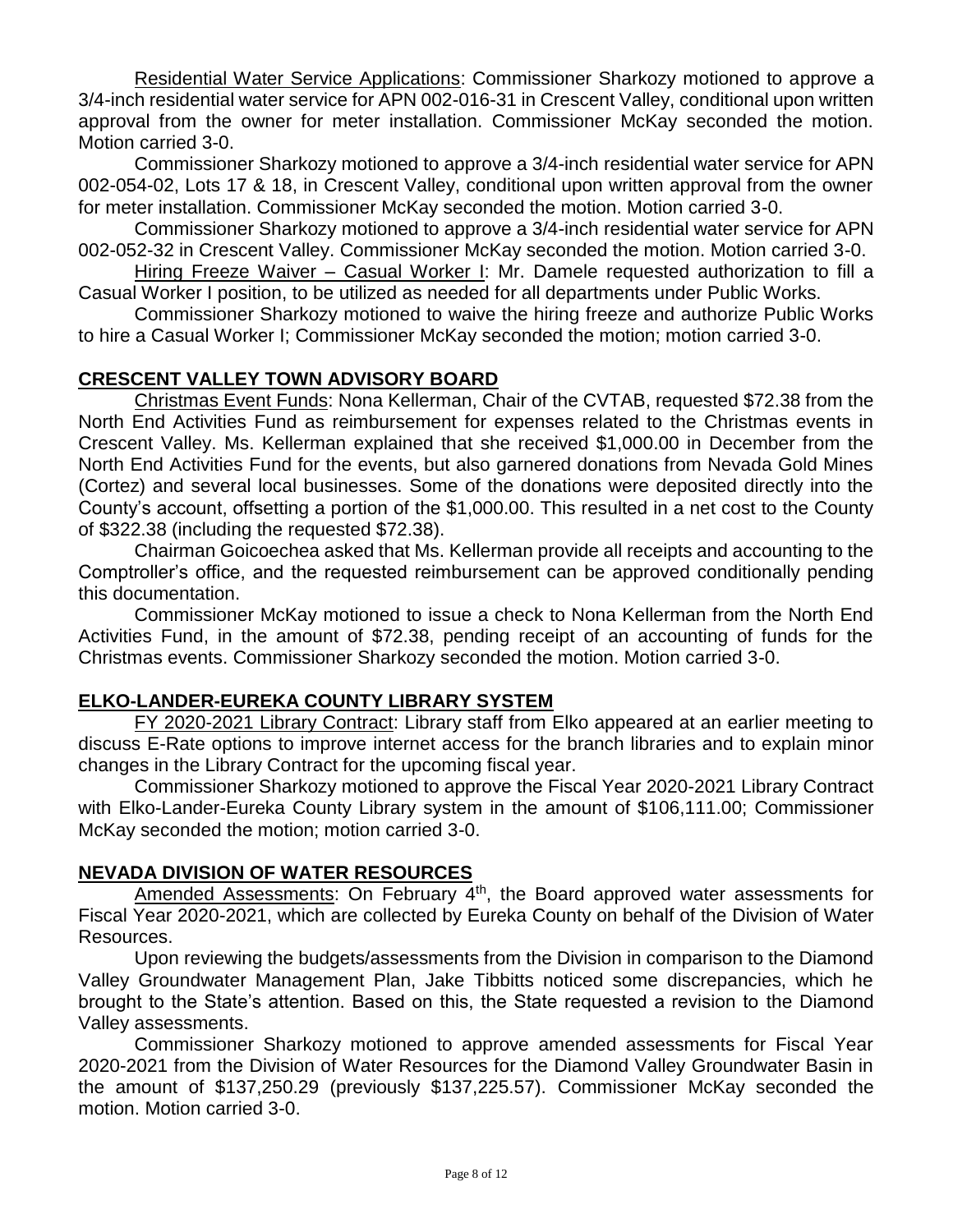#### **NATURAL RESOURCES**

Report on Activities: Natural Resources Manager, Jake Tibbitts, reported on recent activities, meetings, and upcoming events.

Mount Hope Project: Mr. Tibbitts informed that an extensive article was published earlier in the week in the *Elko Daily Free Press* regarding the Mount Hope Project, and the article will also appear in the current issue of *Mining Quarterly*. Mr. Tibbitts is quoted in the article talking about the County's perspective and the settlement that was reached in relation to water rights.

Walker River Court Case: On March 3<sup>rd</sup>, the Nevada Supreme Court heard oral arguments in a case concerning Walker River water rights (*Mineral County, and Walker Lake Working Group, Appellants vs. Walker River Irrigation District, et al, Respondents*). In 2018, the US Court of Appeals for the Ninth Circuit certified questions back to the Nevada Supreme Court in this case where Mineral County is challenging adjudication of the Walker River Irrigation District based on the Public Trust Doctrine, which supports that certain waters should be preserved for public use. The Public Trust Doctrine typically applies to surface water (rivers, lakes), but there are concerns that this case may affect Nevada Water Law because it is also considering whether an amount of groundwater should be reserved.

Eureka County, as a member county, was party to amicus briefs filed in this case by both Central Nevada Regional Water Authority and Humboldt River Basin Water Authority.

Upcoming Meetings: The Eureka Conservation District will meet on March 10<sup>th</sup>. The Conservation District also serves as the Diamond Valley Weed Control District Board and will be strategizing for the upcoming weed season. The Natural Resources Advisory Commission will meet on March 11th, and Nevada Gold Mines will be in attendance to discuss the Goldrush Project. On March 13<sup>th</sup>, the Central Nevada Regional Water Authority will meet in Eureka, and that evening the County Advisory Board to Manage Wildlife will meet. The Diamond Valley Groundwater Management Plan Advisory Board will meet on March 17<sup>th</sup>. Nevada Gold Mines is hosting its quarterly Community Breakfast meeting in Elko on March 19<sup>th</sup>.

BLM Grazing Regulations Update: Mr. Tibbitts prepared a letter with scoping comments on the proposed update to BLM grazing regulations. The letter states Eureka County's support of ranching and the livestock industry, requests Cooperating Agency status and close coordination with Eureka County, encourages streamlining of the many processes related to grazing, supports adaptive management practices and flexibility, and asks that decisions be made based upon the best available rangeland science.

Commissioner Sharkozy motioned to send the letter to the BLM in response to its proposal to update grazing regulations (43 CFR 4100); Commissioner McKay seconded the motion; motion carried 3-0.

NEPA Regulations Update: Mr. Tibbitts prepared a response letter to the Council for Environmental Quality related to update of regulations related to the National Environmental Policy Act (NEPA). The letter outlines Eureka County's dependence upon its natural resources and activities conducted on or in concert with federal lands (81% of lands in Eureka County are federally administered). The letter supports Cooperating Agency status and language in the regulations that will ensure that local governments are involved and engaged early in the process. The letter supports a policy of minimal federal involvement, and agrees that presumptive page limits for environmental review documents and time limits for the review process will make the NEPA process more efficient and will improve public engagement.

Commissioner McKay motioned to approve sending the comment letter by the March 10<sup>th</sup> deadline to the Council for Environmental Quality regarding updates to regulations implementing the procedural provisions of the National Environmental Policy Act and authorized the Chairman to sign the letter outside of the meeting once final edits are made. Commissioner Sharkozy seconded the motion. Motion carried 3-0.

Boulder Valley Infiltration Project: Mr. Tibbitts thanked Consulting Hydrogeologist Dale Bugenig for his assistance in reviewing the Draft Water Pollution Control Permit for the Boulder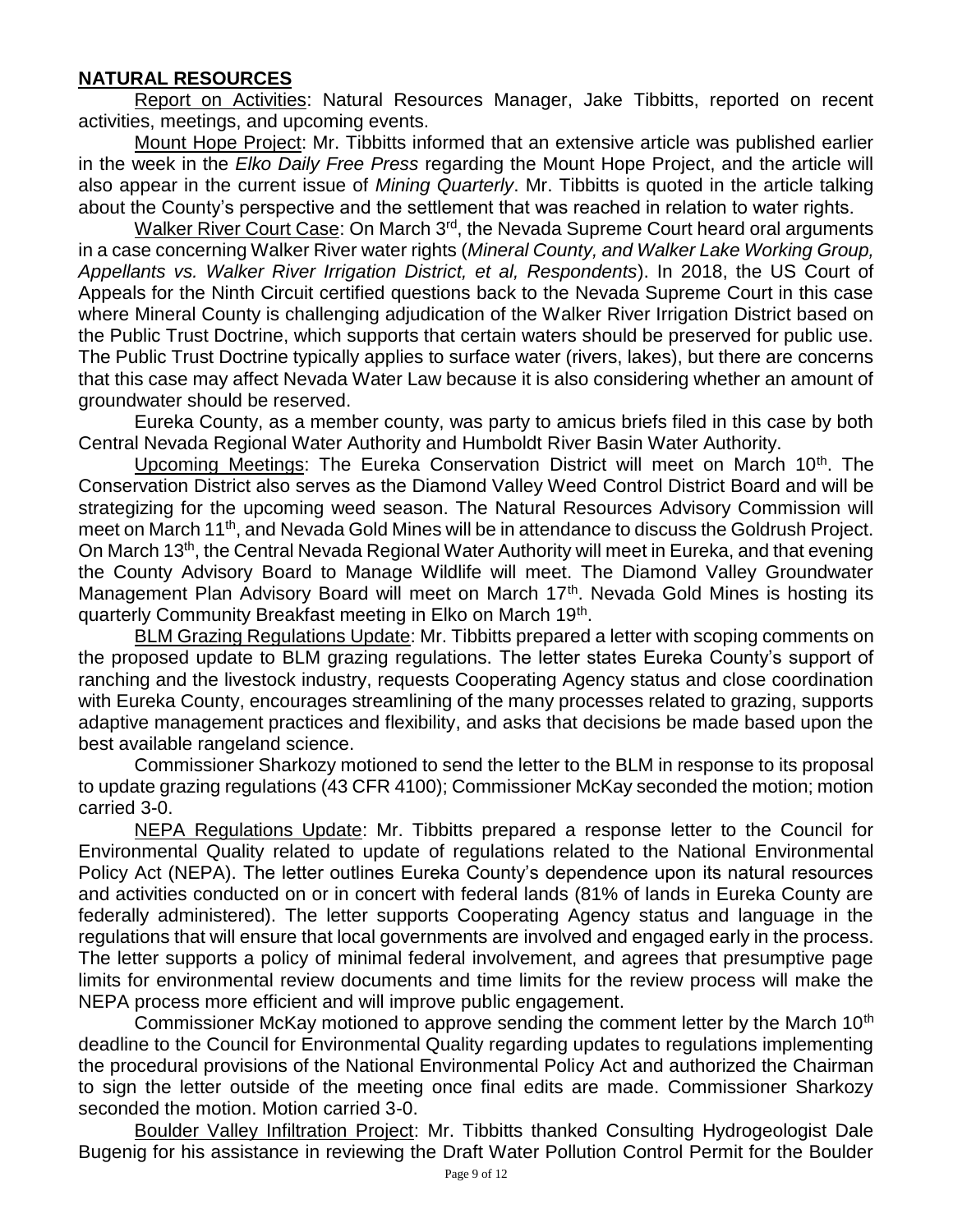Valley Infiltration Project. He also thanked Nevada Gold Mines, stating they went above and beyond in coordinating and communicating with the County related to this permit.

The comment letter to the Nevada Division of Environmental Protection, Bureau of Mining Regulation & Reclamation, relays the County's policies that are in place to safeguard water resources, and asks for continued involvement with the County in review of the monitoring and model updates for this permit (which must be renewed every four years).

Commissioner Sharkozy motioned to approve the response letter to Nevada Division of Environmental Protection concerning the Draft Water Pollution Control Permit for the Boulder Valley Infiltration Project (NEV0089068). Commissioner McKay seconded the motion. Motion carried 3-0.

Sage Grouse Issues: In October 2019, Judge Winmill, US District Court of Idaho, issued a preliminary injunction on the BLM's 2019 Plan Amendments. The Department of the Interior filed an appeal of the preliminary injunction, but simultaneously prepared a Supplemental EIS to address the Judge's concerns and to bolster the record supporting the 2019 Plan Amendment. The Supplemental EIS was released on February 21<sup>st</sup>, kicking off a 45-day comment period. This document, including appendices, is over 1,000 pages long. It will be discussed at the next Natural Resources Advisory Commission meeting and Mr. Tibbitts will make a recommendation at the next Commission meeting.

# **FISCAL YEAR 2019-2020 BUDGET**

Fund Transfer: On February 20<sup>th</sup>, the Commissioners agreed to budget \$50,000.00 in the next fiscal year as a donation to the Child Advocacy Center planned for construction in northern Nevada. In addition, they agreed to donate \$50,000.00 in the current fiscal year from the Commissioners' budget, but were later advised by the Comptroller that there were not sufficient funds in the capital outlay account.

Commissioner Sharkozy motioned to transfer \$50,000.00 from the Contingency Fund to capital outlay in the Commissioners' budget to support the request to help fund a Child Advocacy Center in northern Nevada. Commissioner McKay seconded the motion. Motion carried 3-0.

Status of Current Year Budget: Chairman Goicoechea stated this item was added to the agenda so the Board could review status of the departmental budgets to ensure that departments are operating within their means for the current fiscal year. But based on some other urgent matters that came up, including some illnesses, the Commissioners didn't have a chance to review the budgets. Therefore, he asked that this item be postponed until the next meeting.

Clerk Recorder Hoehne interjected that the Secretary of State is requiring additional hardware and software to enhance election security. The up-front cost to the County is expected to be at least \$30,000.00, but will be reimbursed with HAVA (Help America Vote Act) funds.

Chairman Goicoechea asked Ms. Hoehne to place an item on the next agenda and provide details about specific costs and timeline for reimbursement.

### **FISCAL YEAR 2020-2021 BUDGET**

Justice Court: Comptroller Todd said a letter was received from Justice of the Peace Dorothy Rowley explaining that, after recalculating jury trial costs, she would like to increase witness fees by \$9,000.00 to \$15,000.00.

Commissioner Sharkozy motioned to increase witness fees in the Justice Court budget for Fiscal Year 2020-2021 to \$15,000.00; Commissioner McKay seconded the motion; motion carried 3-0.

Sewer Pond: Public Works budgeted \$500,000.00 in the Eureka Water & Sewer Fund to address the sewer pond issue. After receiving an estimate from Lumos & Associates, that project is going to cost close to \$1 million. Ms. Todd explained that the fund balance will not cover this, and the County cannot file a negative budget for any fund, so she recommended budgeting \$1 million in the Capital Projects Fund.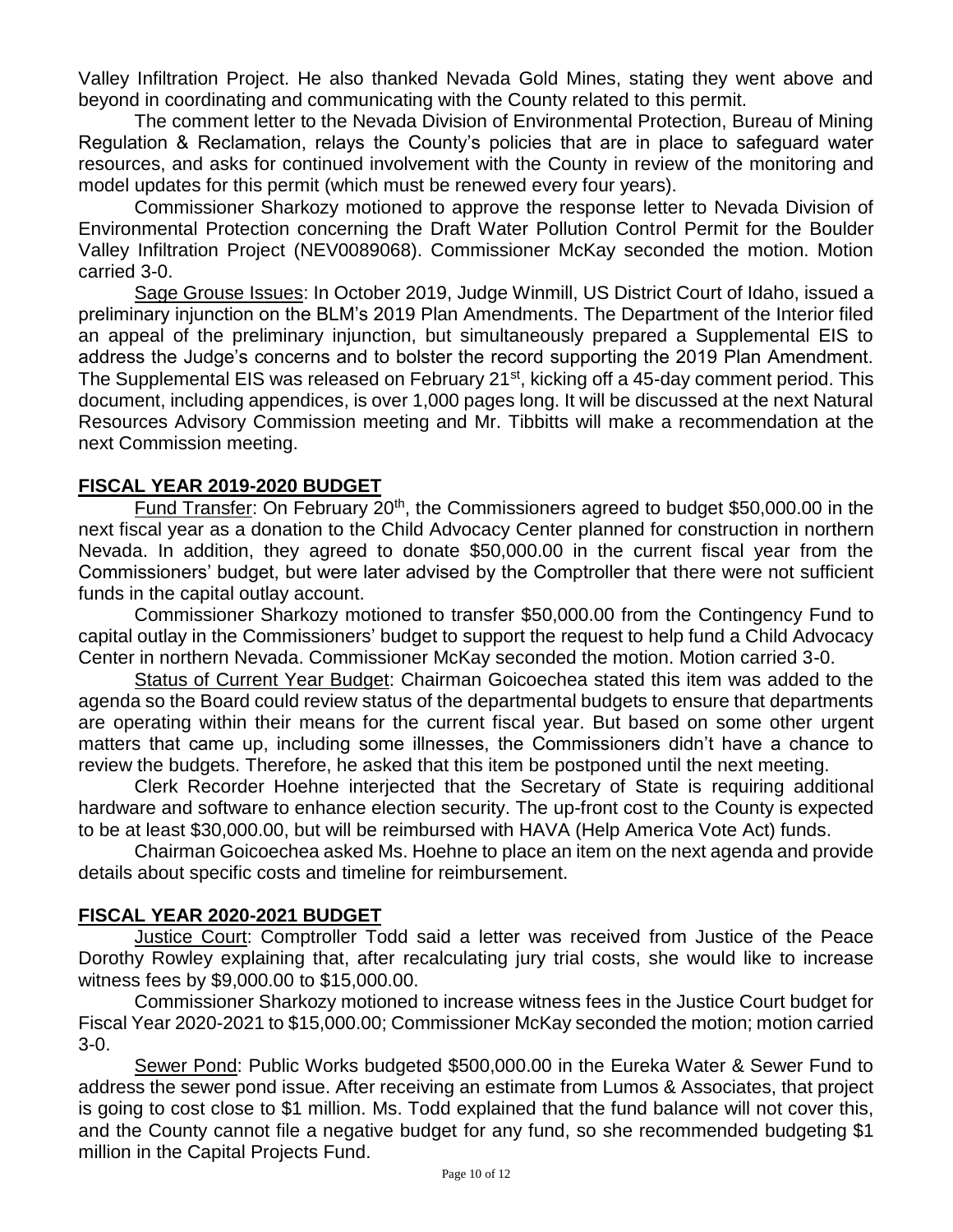Commissioner Sharkozy motioned to amend the Fiscal Year 2020-2021 budget by moving \$50,000.00 from the Eureka Water & Sewer Fund and budgeting an additional \$50,000.00 for a total budget of \$1 million in the Capital Projects Fund to address the sewer pond issue. Chairman Goicoechea seconded the motion. Motion carried 3-0.

Additional Budget Requests: A letter was received from Northern Nevada EMS Consortium requesting that a donation amount be budgeted for Fiscal Year 2020-2021. The Board asked that this be placed on the next agenda.

Clerk Recorder Lisa Hoehne stated the District Judges want to ensure that adequate funds are budgeted in case of equipment failures in District Court, so asked that \$50,000.00 be budgeted. Ms. Hoehne originally budgeted \$70,000.00 in capital outlay as a contingency before speaking with the Judges.

Commissioner McKay motioned to amend the District Court budget by reducing capital outlay to \$50,000.00 for Fiscal Year 2020-2021; Commissioner Sharkozy seconded the motion; motion carried 3-0.

Ms. Hoehne also asked to increase the Elections budget by \$1,500.00 for travel and training. Commissioner McKay motioned to increase travel and training in the Elections budget from \$2,000.00 to \$3,500.00 for Fiscal Year 2020-2021; Commissioner Sharkozy seconded the motion; motion carried 3-0.

### **CORRESPONDENCE**

Correspondence was received from: Connie Hicks; Public Works, Ron Damele; Seventh Judicial Dist. Court; Crescent Valley Town Advisory Board (2); McEwen Mining; Nevada Gold Mines; Great Basin College; Nevada Assoc. of Counties; Tri-County Meeting; Northern Nevada EMS Consortium; Allison MacKenzie Ltd.; Nevada Div. of Water Resources; Farr West Engineering; JOIN Inc.; Nevada Housing Div.; Nevada Dept. of Health & Human Services; Nevada POOL/PACT; Nevada Rural Housing Authority; Nevada Census 2020 (2); National Assoc. of Counties; US Dept. of the Interior-BLM (2); White House Office of Intergovernmental Affairs (4); US Centers for Disease Control; US Senator Jacky Rosen; API newsletter; and US Census Bureau.

Commissioner Reports: The Bloomberg Law article on grazing regulations, for which Chairman Goicoechea was interviewed, has been published. The article is titled, *New Sagebrush Rebellion Prompts Look at the Old West.* Chairman Goicoechea noted that the reporter paraphrased some of his comments and the interpretation wasn't completely accurate. He will forward the article to staff so it can be distributed to the other Commissioners.

### **PUBLIC COMMENT**

Chairman Goicoechea called for public comments. Sheriff Watts stated that Senator Jacky Rosen will be in Eureka the afternoon of March 18<sup>th</sup> at the Sheriff's Office and he invited anyone interested to attend. The conversation will focus on addressing mental health concerns for inmates.

### **ADJOURNMENT**

Commissioner Sharkozy motioned to adjourn the meeting; Commissioner McKay seconded the motion; the meeting was adjourned at 12:27 p.m.

*Approved by vote of the Board this 20th day of March, 2020.* 

 */s/ J.J. Goicoechea, DVM* J.J. Goicoechea, Chairman